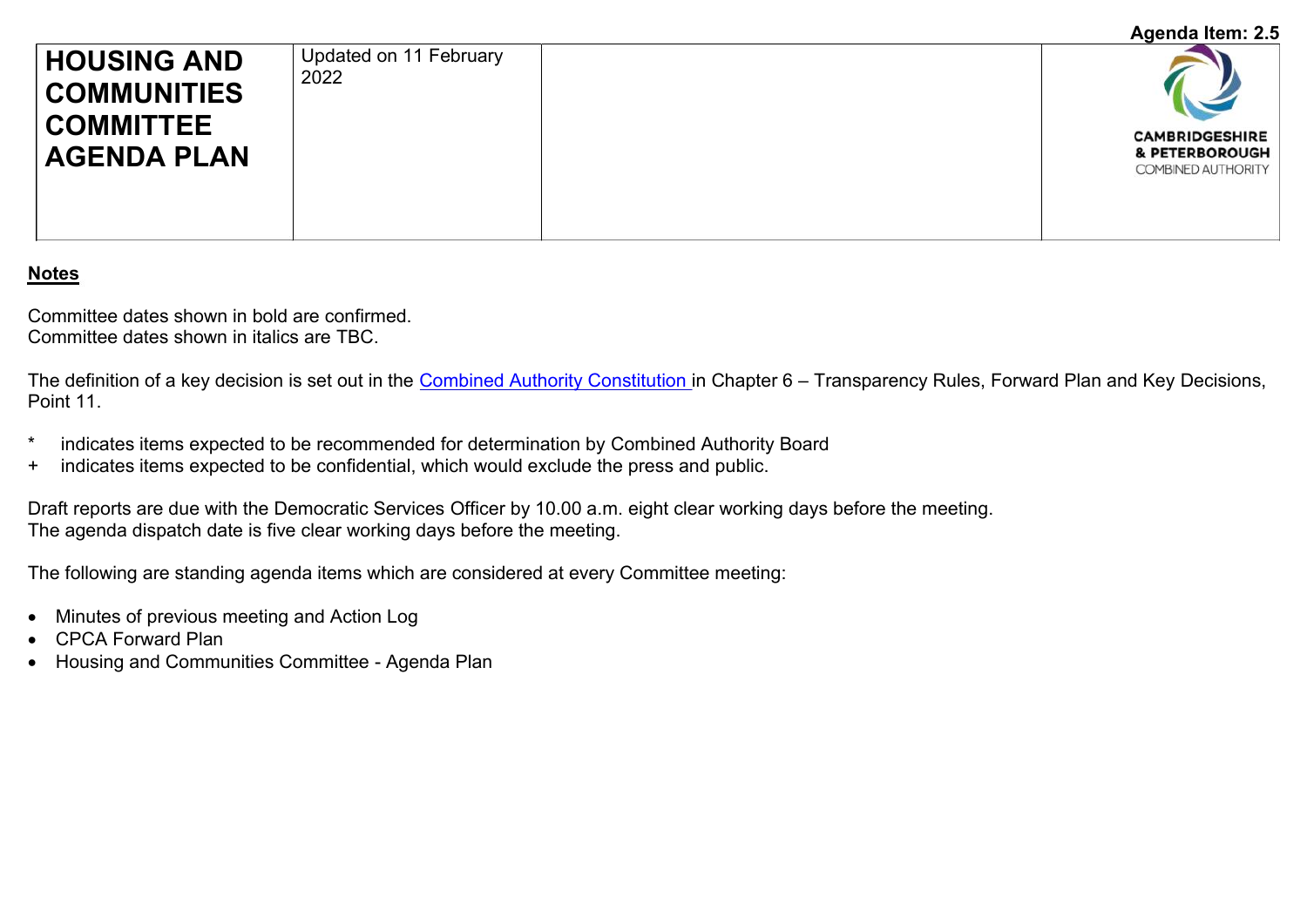| <b>Committee</b><br>date |                                                                                       |                        | <b>Key Decision</b> | <b>Ref</b> | <b>Final</b><br><b>Deadline</b><br>for<br>reports | <b>Agenda</b><br>despatch<br>date |
|--------------------------|---------------------------------------------------------------------------------------|------------------------|---------------------|------------|---------------------------------------------------|-----------------------------------|
|                          |                                                                                       |                        |                     |            |                                                   |                                   |
| 09.03.22                 | 2021/22 Affordable Housing Programme<br>- Update on Implementation                    | Roger Thompson         | <b>No</b>           | N/A        | 25.02.22                                          | 01.03.22                          |
|                          | Affordable Housing Programme Loans<br>Update                                          | <b>Nick Sweeney</b>    | <b>No</b>           | N/A        |                                                   |                                   |
|                          | £100M Affordable Housing Programme<br>Scheme Approvals - March 2022                   | Azma Ahmad -<br>Pearce | Yes                 | 2021/039   |                                                   |                                   |
|                          | Northern Fringe Progress Report                                                       | Fiona Bryant           | <b>No</b>           | N/A        |                                                   |                                   |
|                          |                                                                                       |                        |                     |            |                                                   |                                   |
| 20.04.22                 | <b>Future Combined Authority Housing</b><br>Purpose and Function beyond March<br>2022 | Roger Thompson         | <b>No</b>           | N/A        | 08.04.22                                          | 12.04.22                          |
|                          | 2021/22 Affordable Housing Programme<br>- Update on Implementation                    | Roger Thompson         | <b>No</b>           | N/A        |                                                   |                                   |
|                          | Affordable Housing Programme Loans<br>Update                                          | <b>Nick Sweeney</b>    | No                  | N/A        |                                                   |                                   |
|                          |                                                                                       |                        |                     |            |                                                   |                                   |
| 11.07.22                 | 2021/22 Affordable Housing Programme<br>- Update on Implementation                    | Roger Thompson         | <b>No</b>           | N/A        | 29.06.22                                          | 01.07.22                          |
|                          | Affordable Housing Programme Loans<br>Update                                          | <b>Nick Sweeney</b>    | <b>No</b>           | N/A        |                                                   |                                   |
|                          |                                                                                       |                        |                     |            |                                                   |                                   |
| 12.09.22                 | 2021/22 Affordable Housing Programme<br>- Update on Implementation                    | Roger Thompson         | No                  | N/A        | 31.08.22                                          | 02.09.22                          |
|                          | Affordable Housing Programme Loans<br>Update                                          | <b>Nick Sweeney</b>    | No                  | N/A        |                                                   |                                   |
|                          |                                                                                       |                        |                     |            |                                                   |                                   |
| 14.11.22                 | 2021/22 Affordable Housing Programme<br>- Update on Implementation                    | Roger Thompson         | No                  | N/A        | 02.11.22                                          | 04.11.22                          |